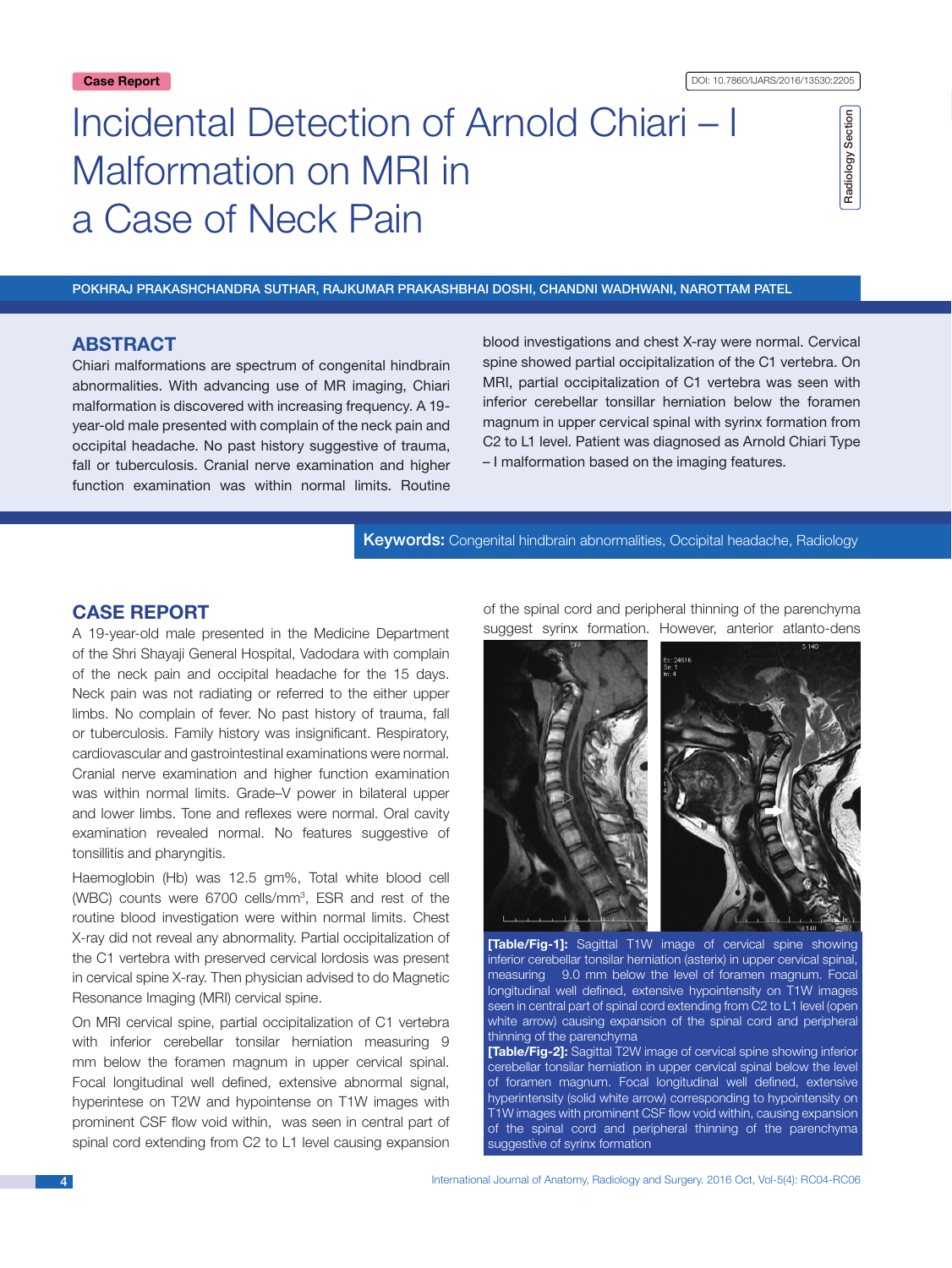#### www.ijars.net Pokhraj Prakashchandra Suthar et al., Incidental Detection of Arnold Chiari – I Malformation on MRI in a Case of Neck Pain



**[Table/Fig-3]:** Sagittal T2W image of thoracic spine showing syrinx formation extending from C2 to L1 level with prominent CSF flow void within (open white arrow). **[Table/Fig-4]:** Axial T2W image at the level of foramen magnum.

Note crowding of foramen magnum by the ectopic cerebellar tonsils (asterix) and the medulla (open white zero). Also note the absence of cerebrospinal fluid.

interval and cervical lordosis were preserved. No significant narrowing of spinal canal or compression of spinal cord at cranio-vertebral junction [Table/Fig- 1-4].

Patient was diagnosed as Arnold Chiari Type – I malformation based on the imaging features. Then patient was referred to the higher center for the further management.

# **DISCUSSION**

Chiari malformations are spectrum of congenital hindbrain abnormalities. It usually involves the structural relationships between the cerebellum, brainstem, the upper cervical cord and cranial bones. There are four types of Chiari malformations I, II, III and IV. Chiari malformation is listed as a rare disease but with advancing use of MR imaging, Chiari malformation is discovered with increasing frequency. Prevalence rates of Chiari I is 0.1-0.5% with a slight female predominance [1]. Chiari II is associated with myelomeningocele. Studies suggest linkage to chromosomes 9 and 15 for the Chiari I [2].

Chiari type I is that it is originates as a disorder of para-axial mesoderm, which leads to the small posterior fossa. With the development of the cerebellum within this small posterior cranial fossa results with herniation of the cerebellar tonsils [3].

In 23 - 45% of cases there are also skeletal anomalies like platybasia, basilar invagination, atlanto-occipital assimilation, sprengel deformity, Crouzon syndrome, Hajdu-Cheney syndrome and Klippel-Feil syndrome [4]. Symptoms develop as a result of compression of medulla, upper spinal cord, cerebellum and disruption of CSF flow through foramen magnum. Myelopathy and lower cranial nerve dysfunction occur due to compression of cord and medulla. Ataxia, dysmetria, nystagmus, and dysequilibrium occur due to compression of cerebellum. Disruption of CSF flow through foramen magnum leads to the most common symptom, pain. Coughing and Valsalva manoeuvre aggravates headache and neck pain in Chiari I. Hydrocephalus occurs less frequently.

Normally the foramen magnum is an oval-shaped opening in the occipital bone, surrounded anteriorly by the clivus, laterally by the occipital condyle, and posteriorly by the squamous portion of the occipital bone. Through which the medulla traverses and merges with the cervical cord. Cisterna magna normally forms a large CSF cushion behind the medulla within the foramen magnum. This CSF cushion is replaced by cerebellar tonsils in Chiari I malformation.

MRI is the non invasive useful imaging modality for the diagnosing Chiari malformation. It shows the anatomy of the cranio-cervical junction and provides useful information about associated abnormalities, like syringomyelia and hydrocephalus. Symptomatic Chiari I is differentiated from cerebellar ectopia by the CSF flow analysis through foramen magnum [5]. It is also helpful to predict surgical response. Lab studies are not much valuable for diagnosing Chiari malformations.

Tonsillar ectopia is an asymptomatic condition. It found incidentally where the tonsils protrude through foramen magnum by less than 3-5 mm.

Conservative treatment option is for the patients with minimal symptoms without syringomyelia. Mild neck pain and headaches can be treated with analgesics, muscle relaxants, and use of a soft cervical collar. Symptomatic patients, such as those with lower cranial nerve dysfunction, myelopathy, syringomyelia, cerebellar symptoms, or severe post-tussive suboccipital headaches required surgery [6]. However, syrinx persists after surgery at an average rate of 6.7% [6]. Main goals of surgical treatment are decompression of Cervicomedullary junction and restoration of normal CSF flow.

Prognosis after surgery is good and depends on the extent of preoperative neurological deficits. Patients without the neurological deficit have excellent outcome.

## **Conclusion**

Chiari malformations are spectrum of congenital hindbrain abnormalities. Chiari malformation is discovered with increasing frequency by the use of MR imaging. Some skeletal anomalies like platybasia, basilar invagination and atlanto-occipital assimilation may be associated with it. Conventional radiography has no role in the diagnosis. MRI is the investigation of the choice for diagnosing Chiari malformation. Conservative or surgical treatment decided based on the symptoms and complications. Prognosis after